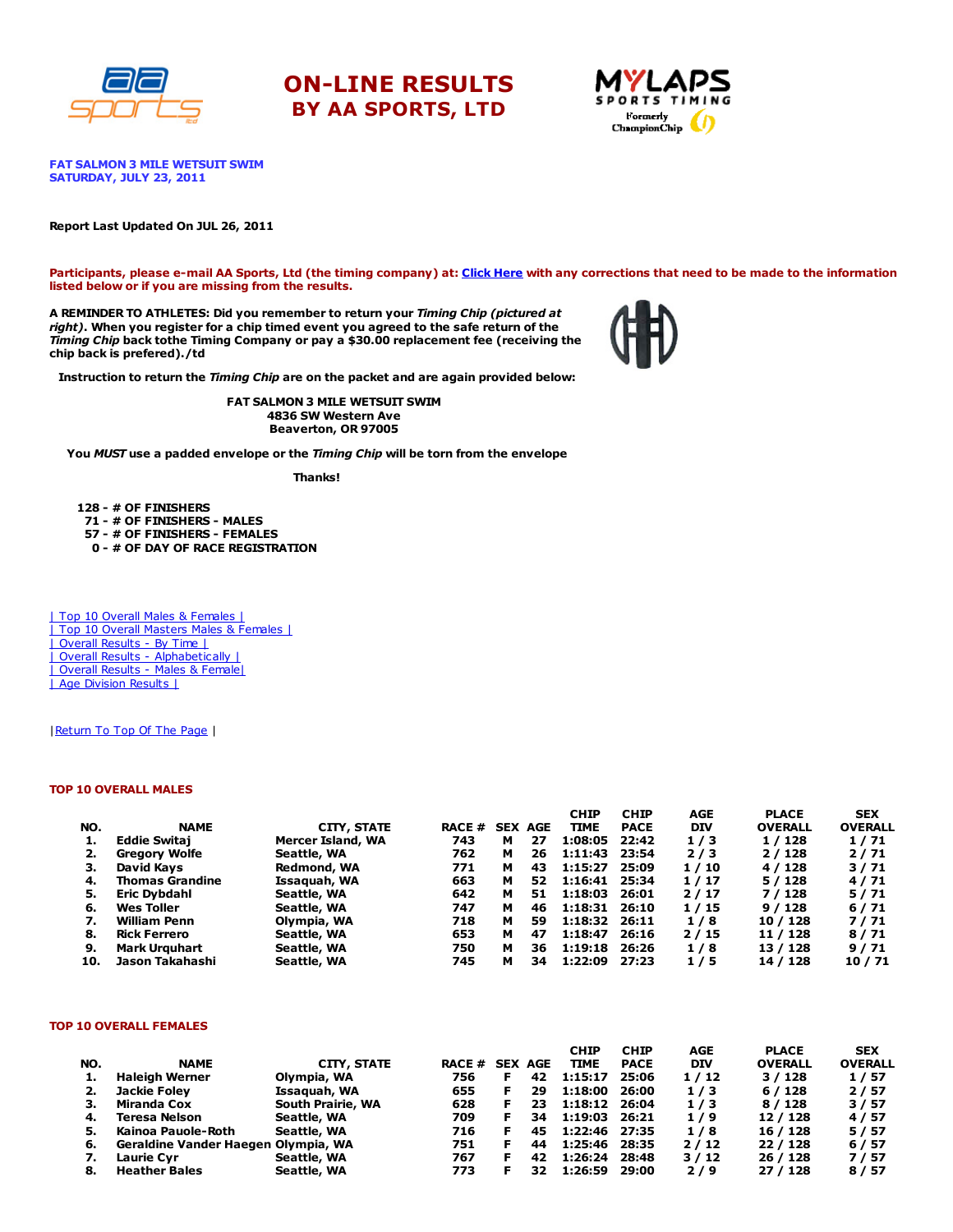| 9. Jenell Outerson | Auburn, WA  |  |  |  | 712 F 43 1:28:27 29:29 4/12 30/128 9/57 |  |
|--------------------|-------------|--|--|--|-----------------------------------------|--|
| 10. Rachel Horak   | Seattle, WA |  |  |  | 670 F 33 1:28:46 29:35 3/9 33/128 10/57 |  |

# | Return To Top Of The Page |

## TOP 10 OVERALL MASTERS MALES

|     |                        |                    |               |   |                | <b>CHIP</b>   | <b>CHIP</b> | AGE        | <b>PLACE</b>   | <b>SEX</b>     |
|-----|------------------------|--------------------|---------------|---|----------------|---------------|-------------|------------|----------------|----------------|
| NO. | <b>NAME</b>            | <b>CITY, STATE</b> | <b>RACE #</b> |   | <b>SEX AGE</b> | <b>TIME</b>   | <b>PACE</b> | <b>DIV</b> | <b>OVERALL</b> | <b>OVERALL</b> |
| ı.  | David Kavs             | Redmond, WA        | 771           | м | 43             | 1:15:27       | 25:09       | 1/10       | 4 / 128        | 3/71           |
|     | <b>Thomas Grandine</b> | Issaquah, WA       | 663           | м | 52             | 1:16:41 25:34 |             | 1/17       | 5 / 128        | 4/71           |
| З.  | Eric Dybdahl           | Seattle, WA        | 642           | м | 51             | 1:18:03       | 26:01       | 2/17       | 7 / 128        | 5/71           |
| 4.  | Wes Toller             | Seattle, WA        | 747           | м | 46             | 1:18:31       | 26:10       | 1/15       | 9/128          | 6/71           |
| 5.  | <b>William Penn</b>    | Olympia, WA        | 718           | м | 59             | 1:18:32       | - 26:11     | 1/8        | 10 / 128       | 7/71           |
| 6.  | <b>Rick Ferrero</b>    | Seattle, WA        | 653           | м | 47             | 1:18:47       | 26:16       | 2/15       | 11 / 128       | 8/71           |
| 7.  | <b>Trip Switzer</b>    | Seattle, WA        | 744           | м | 46             | 1:22:56 27:39 |             | 3/15       | 17 / 128       | 12/71          |
| 8.  | <b>Roger Marckel</b>   | Issaquah, WA       | 694           | м | 48             | 1:24:02       | 28:01       | 4/15       | 18 / 128       | 13/71          |
| 9.  | <b>Michael Jones</b>   | Seattle, WA        | 682           | м | 51             | 1:24:48       | 28:16       | 3/17       | 19 / 128       | 14/71          |
| 10. | <b>Russell Berrett</b> | Sammamish, WA      | 611           | м | 41             | 1:25:38       | 28:33       | 2/10       | 20 / 128       | 15 / 71        |

### TOP 10 OVERALL MASTERS FEMALES

|     |                                     |                        |               |    |                | <b>CHIP</b>   | <b>CHIP</b> | AGE        | <b>PLACE</b>   | <b>SEX</b>     |
|-----|-------------------------------------|------------------------|---------------|----|----------------|---------------|-------------|------------|----------------|----------------|
| NO. | <b>NAME</b>                         | CITY, STATE            | <b>RACE #</b> |    | <b>SEX AGE</b> | <b>TIME</b>   | <b>PACE</b> | <b>DIV</b> | <b>OVERALL</b> | <b>OVERALL</b> |
|     | Haleigh Werner                      | Olympia, WA            | 756           | F. | 42             | 1:15:17       | 25:06       | 1/12       | 3/128          | 1/57           |
|     | Kainoa Pauole-Roth                  | Seattle, WA            | 716           | F. | 45             | 1:22:46       | 27:35       | 1/8        | 16 / 128       | 5/57           |
| з.  | Geraldine Vander Haegen Olympia, WA |                        | 751           | F. | 44             | 1:25:46       | 28:35       | 2/12       | 22/128         | 6/57           |
| 4.  | <b>Laurie Cvr</b>                   | Seattle, WA            | 767           | F. | 42             | 1:26:24 28:48 |             | 3/12       | 26 / 128       | 7/57           |
| 5.  | <b>Jenell Outerson</b>              | Auburn, WA             | 712           | F. | 43             | 1:28:27 29:29 |             | 4/12       | 30 / 128       | 9/57           |
| 6.  | Susannah Iltis                      | <b>Bellevue, WA</b>    | 674           | F. | 42             | 1:31:36 30:32 |             | 5/12       | 38 / 128       | 11 / 57        |
| 7.  | <b>Sally Dillon</b>                 | Issaquah, WA           | 639           | F. | 64             | 1:34:01 31:20 |             | 1/2        | 46 / 128       | 14 / 57        |
| 8.  | <b>Wendy Vandesompele</b>           | Vashon, WA             | 752           | F. | 45             | 1:34:57 31:39 |             | 2/8        | 47 / 128       | 15 / 57        |
| 9.  | <b>Christie Pallette</b>            | <b>Woodinville, WA</b> | 768           | F. | 43             | 1:36:22 32:07 |             | 6/12       | 52 / 128       | 18 / 57        |
| 10. | Sara Graham                         | <b>Woodinville, WA</b> | 662           | F  | 48             | 1:38:55 32:58 |             | 3/8        | 60/128         | 19 / 57        |

# | Return To Top Of The Page |

# MEN'S & WOMEN'S OVERALL RESULTS - 3 MILE WETSUIT

|     |                                     |                          |       |   |                | <b>CHIP</b> | <b>CHIP</b> | AGE        | <b>PLACE</b>   | <b>SEX</b>     |
|-----|-------------------------------------|--------------------------|-------|---|----------------|-------------|-------------|------------|----------------|----------------|
| NO. | <b>NAME</b>                         | <b>CITY, STATE</b>       | RACE# |   | <b>SEX AGE</b> | <b>TIME</b> | <b>PACE</b> | <b>DIV</b> | <b>OVERALL</b> | <b>OVERALL</b> |
| 1.  | <b>Eddie Switai</b>                 | <b>Mercer Island, WA</b> | 743   | м | 27             | 1:08:05     | 22:42       | 1/3        | 1/128          | 1/71           |
| 2.  | <b>Gregory Wolfe</b>                | Seattle, WA              | 762   | м | 26             | 1:11:43     | 23:54       | 2/3        | 2/128          | 2/71           |
| з.  | <b>Haleigh Werner</b>               | Olympia, WA              | 756   | F | 42             | 1:15:17     | 25:06       | 1/12       | 3/128          | 1/57           |
| 4.  | David Kays                          | Redmond, WA              | 771   | м | 43             | 1:15:27     | 25:09       | 1/10       | 4 / 128        | 3/71           |
| 5.  | <b>Thomas Grandine</b>              | Issaquah, WA             | 663   | м | 52             | 1:16:41     | 25:34       | 1/17       | 5/128          | 4/71           |
| 6.  | Jackie Folev                        | Issaquah, WA             | 655   | F | 29             | 1:18:00     | 26:00       | 1/3        | 6/128          | 2/57           |
| 7.  | <b>Eric Dybdahl</b>                 | Seattle, WA              | 642   | м | 51             | 1:18:03     | 26:01       | 2/17       | 7 / 128        | 5/71           |
| 8.  | <b>Miranda Cox</b>                  | South Prairie, WA        | 628   | F | 23             | 1:18:12     | 26:04       | 1/3        | 8/128          | 3/57           |
| 9.  | <b>Wes Toller</b>                   | Seattle, WA              | 747   | м | 46             | 1:18:31     | 26:10       | 1/15       | 9/128          | 6/71           |
| 10. | <b>William Penn</b>                 | Olympia, WA              | 718   | м | 59             | 1:18:32     | 26:11       | 1/8        | 10 / 128       | 7/71           |
| 11. | <b>Rick Ferrero</b>                 | Seattle, WA              | 653   | M | 47             | 1:18:47     | 26:16       | 2/15       | 11 / 128       | 8/71           |
| 12. | <b>Teresa Nelson</b>                | Seattle, WA              | 709   | F | 34             | 1:19:03     | 26:21       | 1/9        | 12 / 128       | 4/57           |
| 13. | <b>Mark Urguhart</b>                | Seattle, WA              | 750   | м | 36             | 1:19:18     | 26:26       | 1/8        | 13 / 128       | 9/71           |
| 14. | Jason Takahashi                     | Seattle, WA              | 745   | м | 34             | 1:22:09     | 27:23       | 1/5        | 14 / 128       | 10/71          |
| 15. | <b>Matt Woare</b>                   | Seattle, WA              | 760   | м | 0              | 1:22:13     | 27:24       | 1/1        | 15 / 128       | 11/71          |
| 16. | Kainoa Pauole-Roth                  | Seattle, WA              | 716   | F | 45             | 1:22:46     | 27:35       | 1/8        | 16 / 128       | 5/57           |
| 17. | <b>Trip Switzer</b>                 | Seattle, WA              | 744   | м | 46             | 1:22:56     | 27:39       | 3/15       | 17/128         | 12/71          |
| 18. | <b>Roger Marckel</b>                | Issaquah, WA             | 694   | м | 48             | 1:24:02     | 28:01       | 4/15       | 18 / 128       | 13/71          |
| 19. | <b>Michael Jones</b>                | Seattle, WA              | 682   | м | 51             | 1:24:48     | 28:16       | 3/17       | 19 / 128       | 14/71          |
| 20. | <b>Russell Berrett</b>              | Sammamish, WA            | 611   | м | 41             | 1:25:38     | 28:33       | 2/10       | 20 / 128       | 15/71          |
| 21. | <b>Michael Pipta</b>                | <b>Bellevue, WA</b>      | 721   | м | 46             | 1:25:39     | 28:33       | 5/15       | 21 / 128       | 16 / 71        |
| 22. | Geraldine Vander Haegen Olympia, WA |                          | 751   | F | 44             | 1:25:46     | 28:35       | 2/12       | 22 / 128       | 6/57           |
| 23. | <b>Jose Collas</b>                  | Seattle, WA              | 623   | м | 46             | 1:25:49     | 28:36       | 6/15       | 23 / 128       | 17/71          |
| 24. | <b>Trevor Johnson</b>               | Seattle, WA              | 681   | м | 30             | 1:25:56     | 28:39       | 2/5        | 24 / 128       | 18/71          |
| 25. | <b>Michael Klein</b>                | Seattle, WA              | 686   | м | 45             | 1:26:18     | 28:46       | 7/15       | 25/128         | 19 / 71        |
| 26. | <b>Laurie Cyr</b>                   | Seattle, WA              | 767   | F | 42             | 1:26:24     | 28:48       | 3/12       | 26 / 128       | 7/57           |
| 27. | <b>Heather Bales</b>                | Seattle, WA              | 773   | F | 32             | 1:26:59     | 29:00       | 2/9        | 27 / 128       | 8/57           |
| 28. | <b>Charles Bolduc</b>               | Vancouver, BC            | 774   | м | 43             | 1:28:00     | 29:20       | 3/10       | 28 / 128       | 20/71          |
| 29. | <b>Scottland Jacobson</b>           | Seattle, WA              | 678   | м | 41             | 1:28:18     | 29:26       | 4/10       | 29 / 128       | 21/71          |
| 30. | Jenell Outerson                     | Auburn, WA               | 712   | F | 43             | 1:28:27     | 29:29       | 4/12       | 30 / 128       | 9/57           |
| 31. | John Dewit                          | <b>Clinton, WA</b>       | 636   | м | 58             | 1:28:37     | 29:32       | 2/8        | 31 / 128       | 22/71          |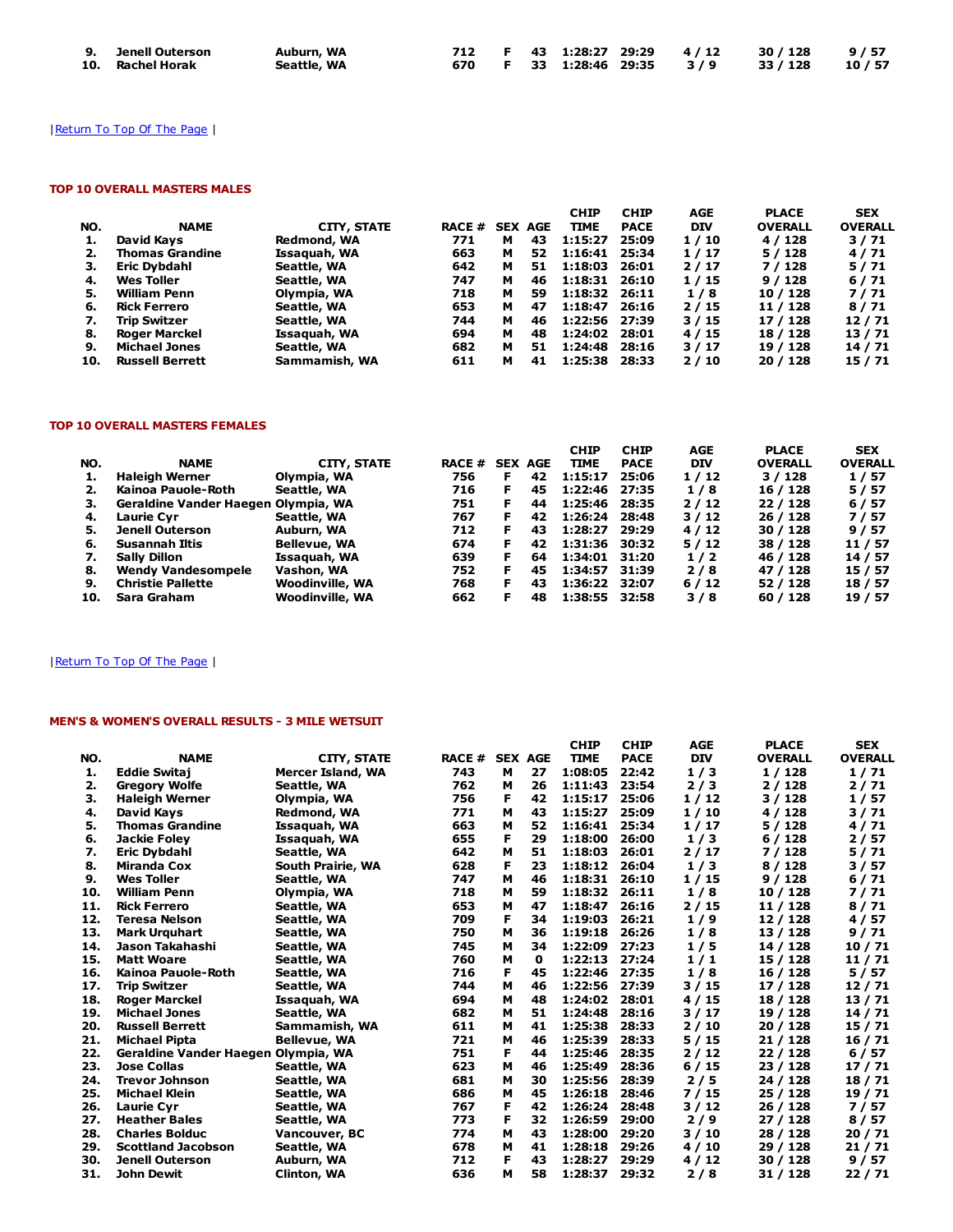| 32.  | <b>Kipling Holland</b>     | Mercer Island, WA            | 669 | м | 22 | 1:28:45       | 29:35 | 1/2     | 32 / 128  | 23 / 71 |
|------|----------------------------|------------------------------|-----|---|----|---------------|-------|---------|-----------|---------|
| 33.  | <b>Rachel Horak</b>        |                              | 670 | F | 33 | 1:28:46       | 29:35 | 3/9     | 33 / 128  | 10/57   |
|      |                            | Seattle, WA                  |     |   |    |               |       |         |           |         |
| 34.  | Sean Fahey                 | North Las Vegas, NV          | 651 | м | 25 | 1:28:52       | 29:37 | 3/3     | 34 / 128  | 24 / 71 |
| 35.  | <b>Thomas Farrell</b>      | Seattle, WA                  | 652 | м | 51 | 1:28:57       | 29:39 | 4 / 17  | 35 / 128  | 25/71   |
| 36.  | <b>Carl Haynie</b>         | Sammamish, WA                | 665 | М | 50 | 1:29:25       | 29:48 | 5/17    | 36 / 128  | 26 / 71 |
| 37.  | <b>Frank Striegl</b>       | Seattle, WA                  | 739 | М | 47 | 1:31:00       | 30:20 | 8/15    | 37 / 128  | 27 / 71 |
|      |                            |                              |     |   |    |               |       |         |           |         |
| 38.  | Susannah Iltis             | <b>Bellevue, WA</b>          | 674 | F | 42 | 1:31:36       | 30:32 | 5 / 12  | 38 / 128  | 11 / 57 |
| 39.  | Oscar Mraz                 | Seattle, WA                  | 706 | М | 48 | 1:31:38       | 30:33 | 9/15    | 39 / 128  | 28 / 71 |
| 40.  | Erika Balz                 | Olympia, WA                  | 607 | F | 34 | 1:31:42       | 30:34 | 4/9     | 40 / 128  | 12/57   |
| 41.  | Orlando Boleda             | <b>Bainbridge Island, WA</b> | 614 | М | 56 | 1:32:08       | 30:43 | 3/8     | 41 / 128  | 29 / 71 |
| 42.  | <b>Rebecca Contin</b>      | Seattle, WA                  | 625 | F | 33 | 1:33:07       | 31:02 | 5/9     | 42 / 128  | 13 / 57 |
|      |                            |                              |     |   |    |               |       |         |           |         |
| 43.  | Mike Larson                | Seattle, WA                  | 689 | М | 52 | 1:33:11       | 31:04 | 6/17    | 43 / 128  | 30 / 71 |
| 44.  | <b>Howard Jess</b>         | Mercer Island, WA            | 679 | М | 59 | 1:33:36       | 31:12 | 4/8     | 44 / 128  | 31 / 71 |
| 45.  | <b>Marc Beck</b>           | Seattle, WA                  | 608 | м | 42 | 1:33:39       | 31:13 | 5 / 10  | 45 / 128  | 32/71   |
| 46.  | <b>Sally Dillon</b>        | Issaquah, WA                 | 639 | F | 64 | 1:34:01       | 31:20 | 1/2     | 46 / 128  | 14 / 57 |
|      |                            |                              |     |   |    |               |       |         |           |         |
| 47.  | <b>Wendy Vandesompele</b>  | Vashon, WA                   | 752 | F | 45 | 1:34:57       | 31:39 | 2/8     | 47 / 128  | 15 / 57 |
| 48.  | <b>Mark Bickford</b>       | <b>Bainbridge Island, WA</b> | 612 | М | 52 | 1:35:23       | 31:48 | 7 / 17  | 48 / 128  | 33 / 71 |
| 49.  | Kim Beckman                | Seattle, WA                  | 609 | F | 24 | 1:36:04       | 32:01 | 2/3     | 49 / 128  | 16 / 57 |
| 50.  | <b>Tamara Coulter</b>      | Wauna, WA                    | 626 | F | 34 | 1:36:09       | 32:03 | $6/9$   | 50 / 128  | 17 / 57 |
|      |                            |                              |     |   |    |               |       |         |           |         |
| 51.  | <b>Yort Nebeker</b>        | Redmond, WA                  | 708 | М | 42 | 1:36:19       | 32:06 | 6/10    | 51 / 128  | 34 / 71 |
| 52.  | <b>Christie Pallette</b>   | Woodinville, WA              | 768 | F | 43 | 1:36:22       | 32:07 | 6 / 12  | 52 / 128  | 18 / 57 |
| 53.  | <b>Robert Hartman</b>      | Seattle, WA                  | 664 | М | 33 | 1:36:38       | 32:13 | 3/5     | 53 / 128  | 35 / 71 |
| 54.  | <b>Alan Florsheim</b>      | Issaquah, WA                 | 654 | М | 44 | 1:37:08 32:23 |       | 7 / 10  | 54 / 128  | 36 / 71 |
|      |                            |                              |     |   |    |               |       |         |           |         |
| 55.  | <b>Carl Engelhardt</b>     | Seattle, WA                  | 649 | М | 58 | 1:37:12 32:24 |       | 5/8     | 55 / 128  | 37 / 71 |
| 56.  | <b>Rob Liddell</b>         | Seattle, WA                  | 690 | М | 54 | 1:37:52       | 32:37 | 8/17    | 56 / 128  | 38 / 71 |
| 57.  | <b>Ryan Hill</b>           | Seattle, WA                  | 668 | М | 31 | 1:38:20       | 32:47 | 4/5     | 57 / 128  | 39 / 71 |
| 58.  | <b>Tom Brogan</b>          | Seattle, WA                  | 615 | М | 52 | 1:38:32       | 32:51 | 9/17    | 58 / 128  | 40 / 71 |
|      |                            |                              |     |   |    |               |       |         |           |         |
| 59.  | <b>Michael Chastain</b>    | Seattle, WA                  | 621 | м | 45 | 1:38:34       | 32:51 | 10/15   | 59 / 128  | 41 / 71 |
| 60.  | Sara Graham                | Woodinville, WA              | 662 | F | 48 | 1:38:55       | 32:58 | 3/8     | 60 / 128  | 19 / 57 |
| 61.  | Dan Underbrink             | Kirkland, WA                 | 748 | М | 54 | 1:39:09       | 33:03 | 10 / 17 | 61 / 128  | 42 / 71 |
|      |                            |                              |     |   |    |               |       |         |           |         |
| 62.  | <b>Amy Carroll</b>         | Juneau, AK                   | 620 | F | 44 | 1:39:11       | 33:04 | 7/12    | 62 / 128  | 20/57   |
| 63.  | <b>Robin Sayed</b>         | <b>Woodinville, WA</b>       | 728 | F | 41 | 1:39:14       | 33:05 | 8/12    | 63 / 128  | 21 / 57 |
| 64.  | <b>Mark Webb</b>           | Seattle, WA                  | 755 | м | 35 | 1:39:31       | 33:10 | 2/8     | 64 / 128  | 43 / 71 |
| 65.  | Jan Acuff                  | Seattle, WA                  | 602 | F | 56 | 1:39:59       | 33:20 | 1/4     | 65 / 128  | 22 / 57 |
|      |                            |                              |     |   |    |               |       |         |           |         |
| 66.  | Nancy Kleint               | Seattle, WA                  | 687 | F | 23 | 1:40:01       | 33:20 | 3/3     | 66 / 128  | 23 / 57 |
| 67.  | Lisa Herzinger             | Langley, WA                  | 666 | F | 36 | 1:40:26       | 33:29 | 1/7     | 67 / 128  | 24 / 57 |
| 68.  | <b>Panteyev Panteyev</b>   | <b>Bellevue, WA</b>          | 714 | М | 36 | 1:40:33       | 33:31 | 3 / 8   | 68 / 128  | 44 / 71 |
| 69.  | <b>Tom Schulz</b>          | Olympia, WA                  | 730 | М | 40 | 1:40:51       | 33:37 | 8/10    | 69 / 128  | 45 / 71 |
|      |                            |                              |     |   |    |               |       |         |           |         |
| 70.  | Jack Timmons               | Seattle, WA                  | 746 | М | 51 | 1:41:00       | 33:40 | 11/17   | 70 / 128  | 46 / 71 |
| 71.  | <b>Ryan Whitehead</b>      | Seattle, WA                  | 757 | М | 35 | 1:41:14       | 33:45 | 4/8     | 71 / 128  | 47 / 71 |
| 72.  | <b>Blair Elander</b>       | Kirkland, WA                 | 646 | М | 50 | 1:41:14       | 33:45 | 12/17   | 72 / 128  | 48 / 71 |
| 73.  | <b>Scot Carr</b>           | Seattle, WA                  | 618 | м | 41 | 1:41:15       | 33:45 | 9/10    | 73 / 128  | 49 / 71 |
|      |                            |                              |     |   |    |               |       |         |           |         |
| 74.  | Linda Schwartz             | Seattle, WA                  | 731 | F | 50 | 1:41:50       | 33:57 | 1/9     | 74 / 128  | 25 / 57 |
| 75.  | Porscha Brown              | Chicago, IL                  | 770 | F | 29 | 1:41:53       | 33:58 | 2/3     | 75 / 128  | 26 / 57 |
| 76.  | <b>Mark Collins</b>        | Snohomish, WA                | 624 | м | 53 | 1:41:54       | 33:58 | 13 / 17 | 76 / 128  | 50 / 71 |
| 77.  | <b>Haile Chesnut</b>       | Seattle, WA                  | 622 | М | 45 | 1:42:05       | 34:02 | 11 / 15 | 77 / 128  | 51 / 71 |
|      |                            |                              |     |   |    |               |       |         |           |         |
| 78.  | <b>Kelly Richards</b>      | <b>Black Diamond, WA</b>     | 726 | F | 42 | 1:42:56       | 34:19 | 9/12    | 78 / 128  | 27 / 57 |
| 79.  | <b>Steve Sloan</b>         | Kirkland, WA                 | 736 | М | 38 | 1:43:11       | 34:24 | 5/8     | 79 / 128  | 52 / 71 |
| 80.  | <b>Marion Dorer</b>        | Mercer Island, WA            | 640 | F | 38 | 1:43:18       | 34:26 | 2/7     | 80 / 128  | 28 / 57 |
| 81.  | <b>Kelly Denning</b>       | Seattle, WA                  | 635 | F | 35 | 1:43:21       | 34:27 | 3/7     | 81 / 128  | 29 / 57 |
|      | <b>Paul Havick</b>         |                              |     |   |    |               | 34:42 |         |           |         |
| 82.  |                            | Renton, WA                   | 769 | М | 50 | 1:44:06       |       | 14 / 17 | 82 / 128  | 53 / 71 |
| 83.  | <b>Caroline Brown</b>      | Seattle, WA                  | 616 | F | 54 | 1:44:21       | 34:47 | 2 / 9   | 83 / 128  | 30 / 57 |
| 84.  | <b>Marc Lacrampe</b>       | Mercer Island, WA            | 688 | M | 49 | 1:44:28       | 34:49 | 12 / 15 | 84 / 128  | 54 / 71 |
| 85.  | <b>Margaret Cunningham</b> | Seattle, WA                  | 631 | F | 44 | 1:45:13 35:04 |       | 10/12   | 85 / 128  | 31 / 57 |
|      |                            | Vancouver, BC                | 775 | м | 56 | 1:45:33       | 35:11 | 6/8     | 86 / 128  |         |
| 86.  | <b>Larry Munn</b>          |                              |     |   |    |               |       |         |           | 55 / 71 |
| 87.  | <b>Karen Wolf</b>          | Seattle, WA                  | 761 | F | 55 | 1:46:10 35:23 |       | 2/4     | 87 / 128  | 32 / 57 |
| 88.  | <b>Kennard Goodman</b>     | <b>Bainbridge Island, WA</b> | 661 | М | 57 | 1:46:31       | 35:30 | 7/8     | 88 / 128  | 56 / 71 |
| 89.  | <b>Tricia Elmer</b>        | Seattle, WA                  | 648 | F | 51 | 1:47:29       | 35:50 | 3/9     | 89 / 128  | 33 / 57 |
| 90.  | <b>Gary Kelsberg</b>       | Seattle, WA                  | 685 | М | 56 | 1:48:10       | 36:03 | 8/8     | 90 / 128  | 57 / 71 |
|      |                            |                              |     |   |    |               |       |         |           |         |
| 91.  | Dan Gipe                   | Portland, OR                 | 659 | м | 51 | 1:48:42       | 36:14 | 15 / 17 | 91 / 128  | 58 / 71 |
| 92.  | <b>Andy Hill</b>           | Issaquah, WA                 | 667 | м | 46 | 1:49:02       | 36:21 | 13 / 15 | 92 / 128  | 59 / 71 |
| 93.  | <b>Stephen Sheridan</b>    | Pousibo, WA                  | 734 | М | 51 | 1:50:22       | 36:47 | 16/17   | 93 / 128  | 60 / 71 |
| 94.  | <b>Chris Durkin</b>        | Lacey, WA                    | 641 | м | 37 | 1:51:02 37:01 |       | 6/8     | 94 / 128  | 61/71   |
| 95.  | Marni Zimmerman            | Freeland, WA                 | 765 | F | 49 | 1:51:44       | 37:15 | 4 / 8   | 95 / 128  | 34 / 57 |
|      |                            |                              |     |   |    |               |       |         |           |         |
| 96.  | <b>Pam Swanborn</b>        | Seattle, WA                  | 742 | F | 45 | 1:52:57       | 37:39 | 5/8     | 96 / 128  | 35 / 57 |
| 97.  | <b>Jeff Cox</b>            | Seattle, WA                  | 772 | М | 52 | 1:53:00       | 37:40 | 17/17   | 97 / 128  | 62/71   |
| 98.  | Jeff Jacobsen              | Clinton, WA                  | 675 | м | 67 | 1:53:29 37:50 |       | 1/1     | 98 / 128  | 63 / 71 |
| 99.  | <b>Catherine Johnson</b>   | Seattle, WA                  | 680 | F | 34 | 1:54:02       | 38:01 | 7/9     | 99 / 128  | 36 / 57 |
|      |                            |                              |     |   |    |               |       |         |           |         |
| 100. | John Edgerly               | Seattle, WA                  | 644 | м | 31 | 1:54:07       | 38:02 | 5/5     | 100 / 128 | 64 / 71 |
| 101. | <b>Katie Stangland</b>     | Seattle, WA                  | 738 | F | 34 | 1:56:02       | 38:41 | 8/9     | 101 / 128 | 37 / 57 |
| 102. | <b>Shirley Dijulio</b>     | Seattle, WA                  | 637 | F | 60 | 1:56:37       | 38:52 | 2/2     | 102 / 128 | 38 / 57 |
| 103. | <b>Nancy Huntamer</b>      | Edmonds, WA                  | 671 | F | 46 | 1:56:41       | 38:54 | 6/8     | 103 / 128 | 39 / 57 |
|      |                            |                              |     |   |    |               |       |         |           |         |
| 104. | <b>Jeffrey Crombie</b>     | Seattle, WA                  | 630 | М | 49 | 1:57:42       | 39:14 | 14/15   | 104 / 128 | 65 / 71 |
| 105. | Jill Frank                 | Seattle, WA                  | 657 | F | 36 | 1:57:54       | 39:18 | 4/7     | 105 / 128 | 40 / 57 |
| 106. | <b>Lynn McMurdie</b>       | Seattle, WA                  | 697 | F | 54 | 1:58:23       | 39:28 | 4/9     | 106 / 128 | 41 / 57 |
|      | <b>Lise Ellner</b>         |                              |     | F |    |               | 39:38 | 5/9     |           |         |
| 107. |                            | Vashon, WA                   | 647 |   | 52 | 1:58:55       |       |         | 107 / 128 | 42 / 57 |
| 108. | <b>R Barney Voegtlen</b>   | Bainbridge Island, WA        | 753 | М | 62 | 1:59:54       | 39:58 | 1/1     | 108 / 128 | 66 / 71 |
| 109. | <b>Beth Hykes</b>          | Seattle, WA                  | 673 | F | 39 | 1:59:58       | 39:59 | 5/7     | 109 / 128 | 43 / 57 |
| 110. | <b>Brian Dillon</b>        | Issaquah, WA                 | 638 | М | 36 | 2:00:30       | 40:10 | 7/8     | 110 / 128 | 67 / 71 |
| 111. | <b>Sheila McCue</b>        | Langley, WA                  | 696 | F | 59 | 2:00:51       | 40:17 | 3/4     | 111 / 128 | 44 / 57 |
|      |                            |                              |     |   |    |               |       |         |           |         |
| 112. | <b>Amy Seidensticker</b>   | Seattle, WA                  | 732 | F | 39 | 2:04:17 41:26 |       | 6/7     | 112 / 128 | 45 / 57 |
| 113. | <b>Heather Burger</b>      | <b>Bainbridge Island, WA</b> | 617 | F | 49 | 2:04:28       | 41:29 | 7/8     | 113 / 128 | 46 / 57 |
| 114. | <b>Constance Standish</b>  | Seattle, WA                  | 737 | F | 44 | 2:04:54 41:38 |       | 11 / 12 | 114 / 128 | 47 / 57 |
|      | <b>Brenda Nixdorf</b>      |                              | 711 | F |    | 2:05:16 41:45 |       | $6/9$   |           |         |
| 115. |                            | Seattle, WA                  |     |   | 53 |               |       |         | 115 / 128 | 48 / 57 |
|      | 116. Stephen Benson        | Snohomish, WA                | 610 | м | 46 | 2:05:57 41:59 |       | 15/15   | 116 / 128 | 68 / 71 |